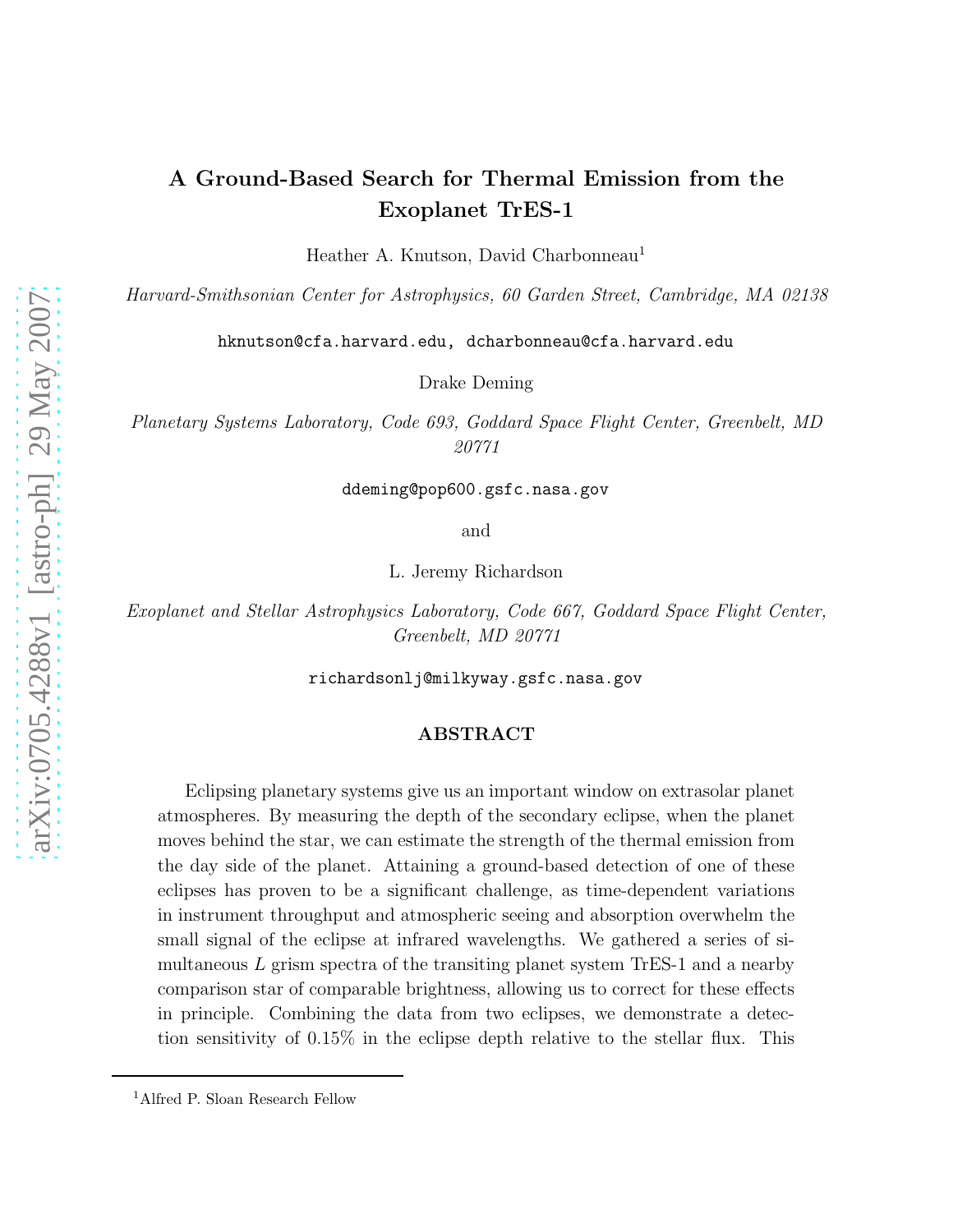approaches the sensitivity required to detect the planetary emission, which theoretical models predict should lie between  $0.05 - 0.1\%$  of the stellar flux in our 2.9−4.3 µm bandpass. We explore the factors that ultimately limit the precision of this technique, and discuss potential avenues for future improvements.

Subject headings: infrared: techniques: spectroscopic - eclipses - stars:individual: TrES-1 - extrasolar planets

## 1. Introduction

Recent observations using the *Spitzer Space Telescope* have detected the thermal emission from several transiting planets, including TrES-1[\(Deming et al.](#page-8-0) [2005,](#page-8-0) [2006;](#page-8-1) [Charbonneau et al.](#page-8-2) [2005;](#page-8-2) [Grillmair et al. 2007;](#page-8-3) [Richardson et al. 2007;](#page-9-0) [Swain et al. 2007](#page-9-1)). By measuring the decrease in flux when the planet moves behind the star, [Charbonneau](#page-8-2) et al. [\(2005\)](#page-8-2) estimated the brightness temperature of the planet at 4.5  $\mu$ m and 8.0  $\mu$ m. In the shorter wavelength bandpass, they estimated an eclipse depth of  $0.00066 \pm 0.00013$  in relative flux for TrES-1, corresponding to a brightness temperature of  $1010 \pm 60$  K for the planet. This brightness temperature is significantly lower than predicted by models, which indicate that hot Jupiters should have a strong peak in their emission at  $4 \mu m$ , created by a gap between absorption bands from CO and  $H_2O$ . There are a number of possible explanations for the low flux at  $4.5 \mu$ m, including a higher-than-expected abundance of CO and additional opacity sources in the atmosphere, but the bandpass-integrated nature of Spitzer photometry make it difficult to determine the correct explanation.

In this paper we describe a series of L-band spectroscopic observations of two secondary eclipses of TrES-1 [\(Alonso et al. 2004](#page-8-4); [Sozzetti et al. 2004](#page-9-2); [Laughlin et al. 2005;](#page-8-5) [Winn et al.](#page-9-3) [2007\)](#page-9-3) using the NIRI instrument on Gemini North. Because the ultimate goal is to constrain theoretical model spectra, spectroscopic observations are inherently more useful; although we must still bin our data over a range of wavelengths in order to detect the secondary eclipse, we could, in principle, vary our bandpasses to measure the amplitude of the  $4 \mu m$  peak and other spectral features directly. For our measurement we observe TrES-1 and a close comparison star simultaneously in the same slit and use this second set of spectra to remove the effects of variable atmospheric absorption and slit losses due to telescope pointing jitter and seeing.

Our data represent the first ground-based attempt to detect the secondary eclipse of TrES-1; previous ground-based studies [\(Richardson et al. 2003a](#page-8-6)[,b;](#page-8-7) [Snellen 2005](#page-9-4); [Deming et al.](#page-8-8) [2007\)](#page-8-8) focused on HD 209458b, which lacks a nearby comparison star of similar infrared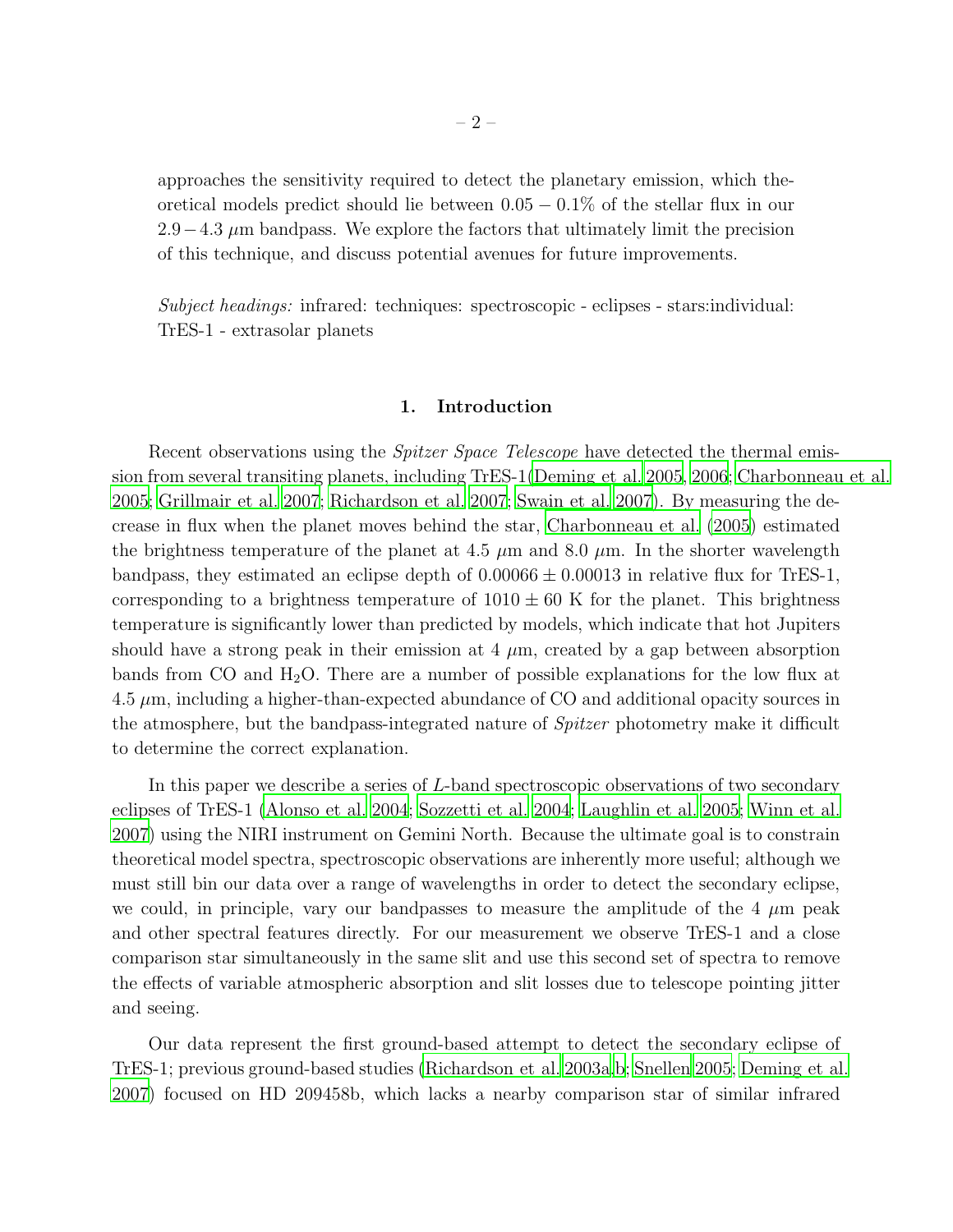brightness. As a result, [Richardson et al. \(2003a](#page-8-6)[,b](#page-8-7))[,Deming et al. \(2007](#page-8-8)) and [Snellen \(2005\)](#page-9-4) were forced to nod between the target and the calibration star, which limited their ability to adequately remove these time-dependent variations. [Deming et](#page-8-8) al. [\(2007\)](#page-8-8) note that they achieved the most accurate correction using the nearer of their two comparison stars, at a separation of 1.7°, but the lack of coherence between the observed fluxes for the two stars indicated that absorption from telluric water vapor was still incoherent on this angular scale. [Snellen \(2007](#page-9-5)) obtained relative photometry spanning secondary eclipse for the transiting planet system OGLE-TR-113, which is located in a crowded field. The 1.3′ square field of view contained several nearby stars of comparable brightness for calibration. They report a tentative detection of the secondary eclipse, indicating that the use of nearby comparison stars can significantly reduce errors. Similarly, we selected TrES-1 for our experiment because it has a nearby comparison star; by placing both stars in the slit simultaneously, we planned to simply ratio the two observed spectra to correct for time-dependent instrumental and telluric variations.

#### 2. Observations and Analysis

We used the Near InfraRed Imager (NIRI) on Gemini North [\(Hodapp et al. 2003](#page-8-9)) to observe TrES-1 and a nearby star (2MASS 19041058+3638409, 44" distant) in the same slit during secondary eclipses on UT 2006 May 11 and July 26. We obtained a series of 758 L spectra of each star spanning the wavelength range from  $2.9 - 4.3 \mu m$ . We chose the widest slit available for L grism spectroscopy, with dimensions of  $0.75'' \times 110''$ , to maximize the total flux and minimize slit losses due to guiding errors. We used 3 s exposures, with 15 coadds each, for our images.

### 2.1. Image Reduction

In order to remove the sky background we nod the telescope in an ABBA pattern by by  $\pm 5''$  for the May eclipse and  $\pm 2.5''$  for the July eclipse, then difference the resulting pairs of images. Immediately after differencing the two images we fit the data with a function designed to remove periodic detector noise (see the end of §[2.3](#page-4-0) for a full description of this step). Because the flats were taken with the shutter closed they are dominated by the thermal blackbody spectrum of the warm shutter. We remove this effect by taking the central 200 rows in the flat-field image and binning them to make a spectrum, then divide all rows in our flat-field image by this composite spectrum. After flat-fielding the data, we calculate the errors associated with each pixel in our images using the equation derived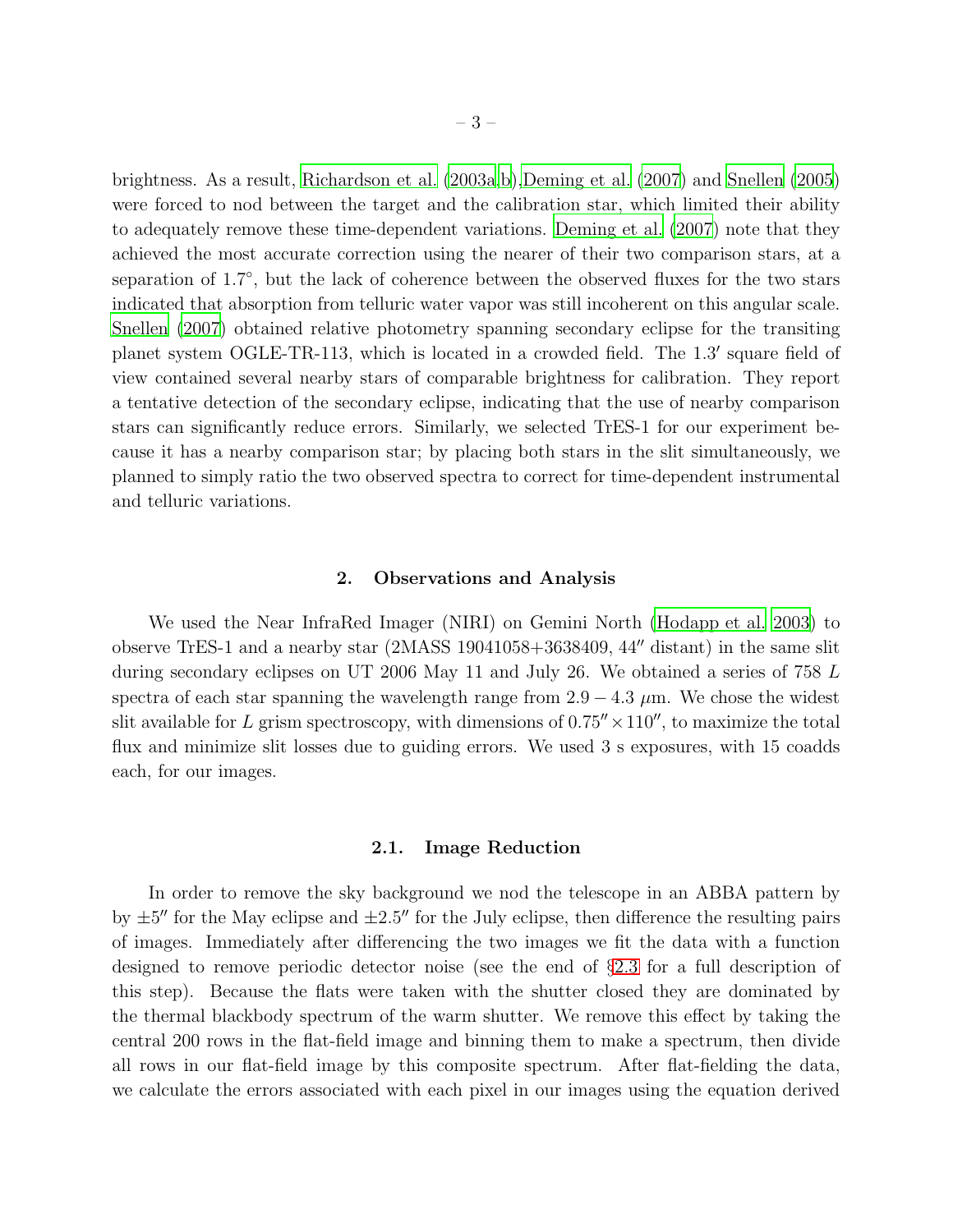by [Vacca, Cushing, & Rayner \(2004\)](#page-9-6). The variance in electron counts associated with an individual pixel in the images before flat-fielding is given by:

$$
V_I = gI + 2n_c \sigma_{read}^2 \tag{1}
$$

where I is the flux in ADU, g is the gain  $(g = 12.3 e^- ADU^{-1}$  for these images),  $n_c$  is the number of co-adds, and  $\sigma_{read}$  is the rms read noise  $(\sigma_{read} = 70 e^- p i x^{-1})$ . Once the raw images are differenced and flat-fielded, the per pixel variance is given by:

$$
V_D = \frac{V_A + V_B}{flat^2} \tag{2}
$$

where  $V_A$  is the variance for the image at position A,  $V_B$  is the variance for position B and flat is the flat-field image.

## 2.2. Creating the Timeseries

We use optimal spectral extraction [\(Horne et al. 1986\)](#page-8-10) to extract the one-dimensional spectra from our normalized images, following the method outlined by [Cushing, Vacca, & Rayner](#page-8-11) [\(2004\)](#page-8-11) and treating each of the four spectra in the differenced image separately. This gives us a total of 758 spectra for TrES-1 and 758 spectra for the companion star (see Figure [1\)](#page-11-0). From this point on we treat data from each of the two nights and each of the two nod positions as independent data sets; as shown in Figures [2](#page-12-0) and [3,](#page-13-0) each of these data sets has different noise properties. We attempt to correct for instrumental variations as follows: First, we calculate a median spectrum for the comparison star and divide all of the spectra from the comparison star by this median spectrum. This effectively flattens the spectra, removing the constant component in their shape and leaving the relative changes in flux at each wavelength over time. We then divide each spectrum of TrES-1 by the corresponding flattened spectrum from the companion star, thus removing any temporal variations that are common to both stars.

Next we bin each of the normalized spectra of TrES-1 over the entire wavelength range to create a timeseries. We chose to exclude wavelengths that have negative flux values in any of the spectra from a given night, as these values indicate either (a) a column of bad pixels or (b) low fluxes. Because our images are dominated by the sky background, regions with low flux will generally contribute more noise than signal to the final timeseries, and excluding them reduces the RMS variation in the binned timeseries. We exclude 125 of 1024 wavelength pixels for the UT 2006 May 11 eclipse, and 63 wavelength pixels for the UT 2006 July 26 eclipse. Most of the excluded pixels were from either the 100 reddest pixels or the 20 bluest pixels, where atmospheric absorption is strongest. We then normalize the data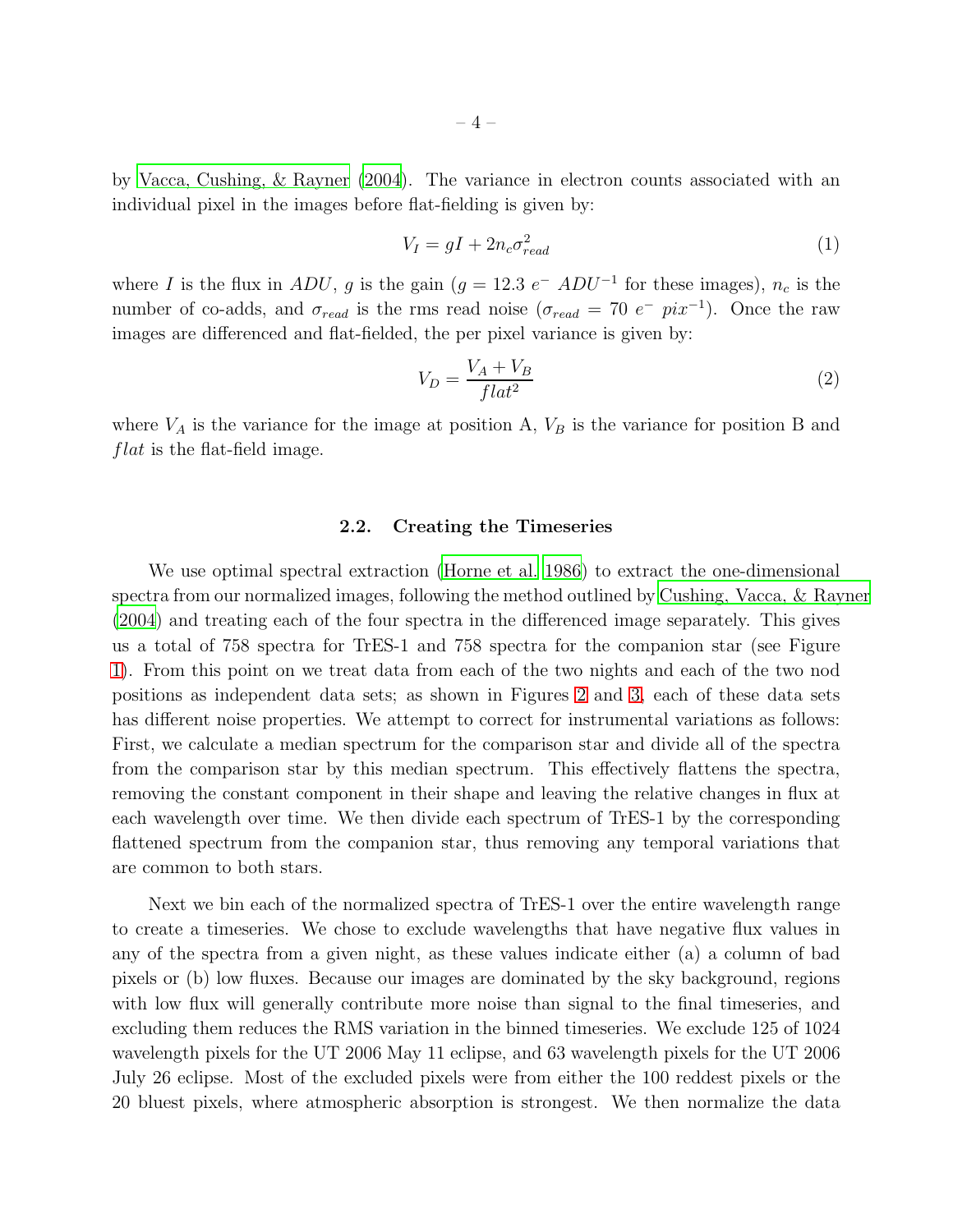<span id="page-4-0"></span>by dividing the timeseries by the median out-of-transit value. The resulting timeseries are shown in Fig. [2](#page-12-0) and [3.](#page-13-0)

#### 2.3. Removing Systematic Trends

Variations at the level of  $10-20\%$  are apparent in the timeseries. These variations are well-correlated with the offsets of the spectra in the  $x$  (dispersion) direction, which serves as a proxy for the position of the star along the short axis of the slit. We estimate these offsets by cross-correlating the strong telluric feature around 3.3  $\mu$ m in individual spectra with a composite spectrum made by combining ten individual spectra gathered at low airmass (this ensures our template spectrum has a higher signal to noise than the individual spectra). We attempt to remove these trends by fitting the out-of-eclipse data at each nod position separately with a quadratic function of the  $x$  shift. Additional degrees of freedom did not produce significant improvements. This decorrelation reduces the level of variation to 1−2% (see Figure [4\)](#page-14-0). We searched for additional correlations with variables including airmass, detector temperature, y offset (cross-dispersion direction), various proxies for changes in focus including the width of the dispersion profile of the 2D spectra and the width of the cross-correlation function of the extracted 1D spectra, and the total flux from the calibration star. None of these variables correlate with the residuals, although the small size of these trends relative to the scatter in the data makes it difficult to rule out subtle correlations with a high degree of confidence.

The total binned fluxes from the two stars varied by a factor of three during our observations as the stellar centroids moved in and out of the slit center. Although most of this variation is removed when we take the ratio of the TrES-1 spectrum to the companion star's spectrum, it is possible that a nonlinear detector response might account for some of the residual trends. Our raw images, which are dominated by sky emission, have a typical flux ranging from  $1 \times 10^4 e^-$  at the shortest wavelengths to  $8 \times 10^4 e^-$  at the longest wavelengths. Although this is well below the saturation limit of  $3 \times 10^6 e^-$ , the instrument is still nonlinear at a level of approximately 1% for these illumination levels (Andrew Stephens, personal correspondence, Sept. 2006). To quantify the effect that this nonlinearity might have on our final binned timeseries, we apply the following nonlinearity correction to our raw images. We assumed the nonlinearity scaled with flux, according to:

$$
f^{1} = f\left(1 + K\left(\frac{f}{6 \times 10^{4} e^{-}}\right)\right) \tag{3}
$$

where f is the original flux in  $e^-$  and  $f^1$  is the corrected flux, and K is a coefficient describing the nonlinearity at  $6 \times 10^4 e^{-}$ . We assumed values of  $K = 0.01, 0.03, 0.05$  and 0.15. When we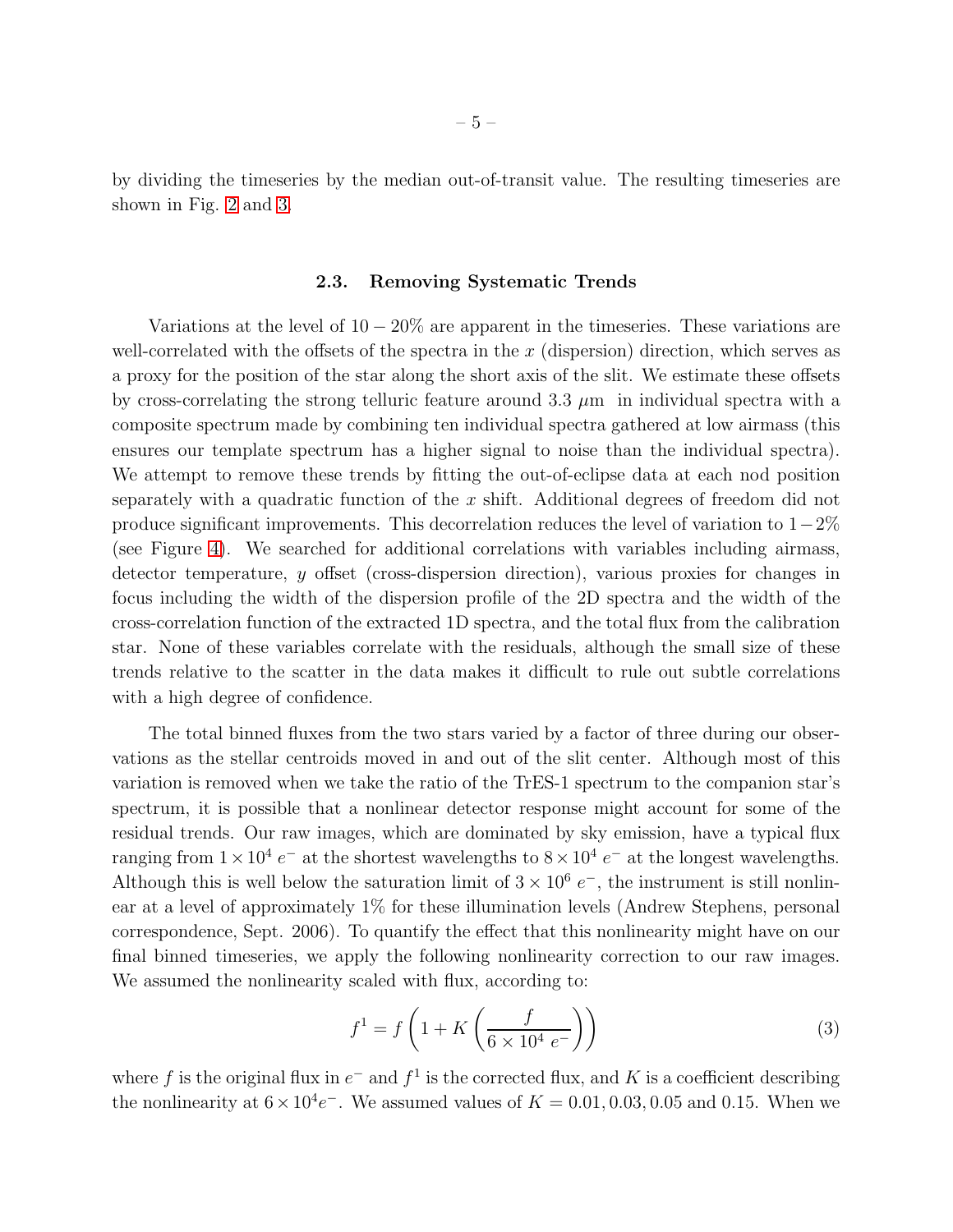created our final timeseries using these corrected images, individual values in the normalized timeseries changed by only  $0.03\% - 0.07\%$  on average and the overall variance in the data was effectively unchanged.

We note that the RMS variation of the decorrelated timeseries exceeds the expectations from Poisson and read noise by a factor of 4. It is possible that some of this noise might be related to the properties of the detector; infrared detectors often have signficant power close to the Nyquist frequency. Indeed, when we examined our images in Fourier space we noticed there was significant row-to-row power at a period of two pixels. Although most of this noise is removed when the images are pair-subtracted, a small but significant peak remains in the power spectrum at a frequency of 0.25  $pix^{-1}$ .

To remove these residuals, we treat each quadrant in the pair-subtracted images separately. We fit each column with a sine function with a fixed period of four pixels and solve for the phase and the amplitude, which was permitted to vary quadratically as a function of position. We then subtract the best-fit function from the column, and repeat for all the columns in the quadrant. This method removed 98% of the power at four-pixel frequencies. When we created our timeseries using images with four-pixel frequencies removed, the flux values of individual points changed by 0.15% on average and the overall variance in the data was unchanged.

## 3. Discussion

For each of the four timeseries, we estimate the depth of the eclipse (Table [1\)](#page-10-0). We fix the system parameters to the best-fit values published by [Winn et al. \(2007](#page-9-3)), and allowed the depth of the eclipse to vary over both positive and negative values. We calculated our errors using a bootstrap Monte Carlo analysis. We note that the only time series to give a positive eclipse depth (July 26 Nod B) also contains the largest correlated residuals (Fig [4\)](#page-14-0). When we take the weighted average of these estimates, we find an eclipse depth of  $-0.0010 \pm 0.0015$  in relative flux, which is consistent with no variation. We also note that the eclipse depth may vary over time due to changing emission patterns on the planet [\(Rauscher et al. 2006](#page-8-12)), although this variation is predicted to be much smaller than the sensitivity of our measurements. Published models of the emitted dayside spectrum for hot Jupiters [\(Fortney et al. 2005](#page-8-13); [Seager et al. 2005;](#page-9-7) [Barman et al. 2005;](#page-8-14) [Burrows et al. 2006\)](#page-8-15) predict that the depth of the eclipse at the wavelengths of our observations will depend on the strength of various molecular absorption bands, including  $CO$  and  $H_2O$ , as well as the efficiency with which energy is circulated between the permanent day and night sides of the planet. [Fortney et al. \(2005](#page-8-13)) predict eclipse depths for TrES-1 of  $-0.0010$  to  $-0.0005$  for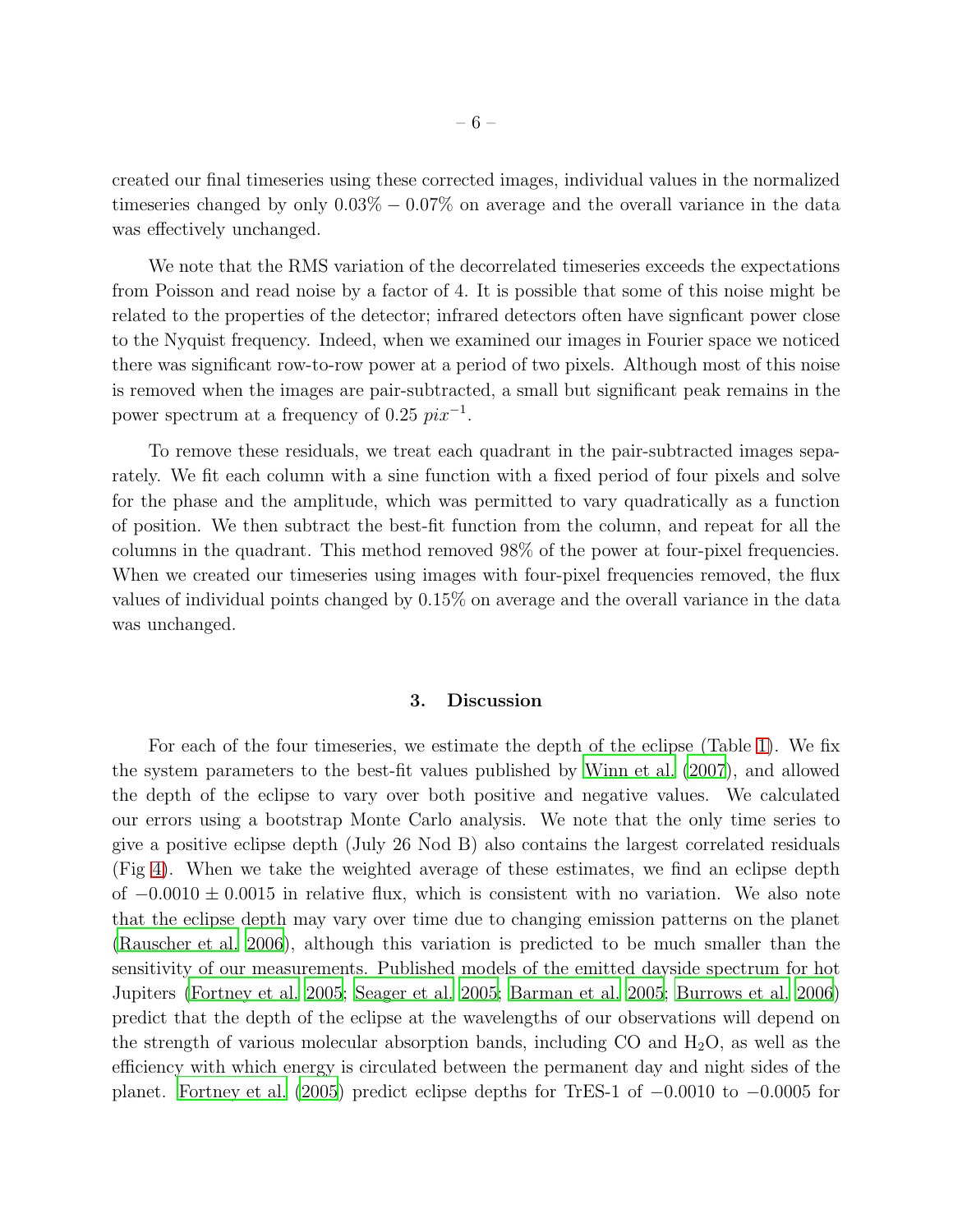this bandpass, with the smaller eclipse depths corresponding to a model in which energy is efficiently recirculated from the dayside to the nightside in the planetary atmosphere, and the larger eclipse depths corresponding to inefficient circulation and a large day-night temperature differential.

We also considered a restricted bandpass from  $3.8 - 4.1 \mu m$ , centered on the 4  $\mu$ m peak in the planet's emission predicted by theoretical models. [Fortney et](#page-8-13) al. [\(2005\)](#page-8-13) predict that TrES-1 should have an eclipse depth between −0.0015 and −0.0009 for this wavelength range. We estimate a value of  $+0.0061 \pm 0.0026$  (i.e. an increase in flux during the eclipse) for this wavelength range. The trends that are visible in Figure [4](#page-14-0) are even larger for these smaller wavelength ranges, thus we conclude that the measurement is not significant. We also binned the spectrum into a red and blue timeseries and took the ratio of these two timeseries to search for color-dependent variations in the depth of the eclipse, but this increased the overall noise level and failed to remove any of the systematic trends, which are different in these two regions of the spectrum.

We have not been able to determine the precise source of the noise that ultimately limits our measurements, but there are several conclusions that we draw from the analysis. First, there do not appear to be any significant correlations between relative flux variations and airmass, humidity, temperature, and other properties of the local observing conditions. This is an improvement over previous studies [\(Richardson et al. 2003a](#page-8-6)[,b](#page-8-7); [Snellen 2005,](#page-9-4) [2007;](#page-9-5) [Deming et al. 2007\)](#page-8-8), which concluded that the correction for atmospheric absorption was the limiting factor when the comparison star was located at distances of 2′ or more.

A central limitation to our experimental design is the slit, which when coupled to pointing jitter and variations in the focus and seeing introduces large changes in the apparent flux. In particular, we see a strong correlation between the centroid of the stars on the slit and the measured flux levels, even after dividing the measured flux for TrES-1 by the companion's flux. Although we are able to remove most of these variations by decorrelating with the x position of the spectra, there are still some trends remaining after our decorrelation. We note that most of the issues listed above would be mitigated with the use of a wider slit; although we selected the widest slit available on NIRI, this slit width was still comparable to the point spread functions of the two stars and required us to make multiple adjustments of the telescope pointing over the course of the night to counteract the drift of stars out of the slit. Because we must bin the data over a relatively wide range in wavelength to reduce the photon noise to the level required to seek the secondary eclipse, the loss in wavelength resolution that would result from a wider slit would not be significant. Although spectroscopic observations of the secondary eclipse are scientifically more valuable, we note that photometric observations would also avoid many of the problems encountered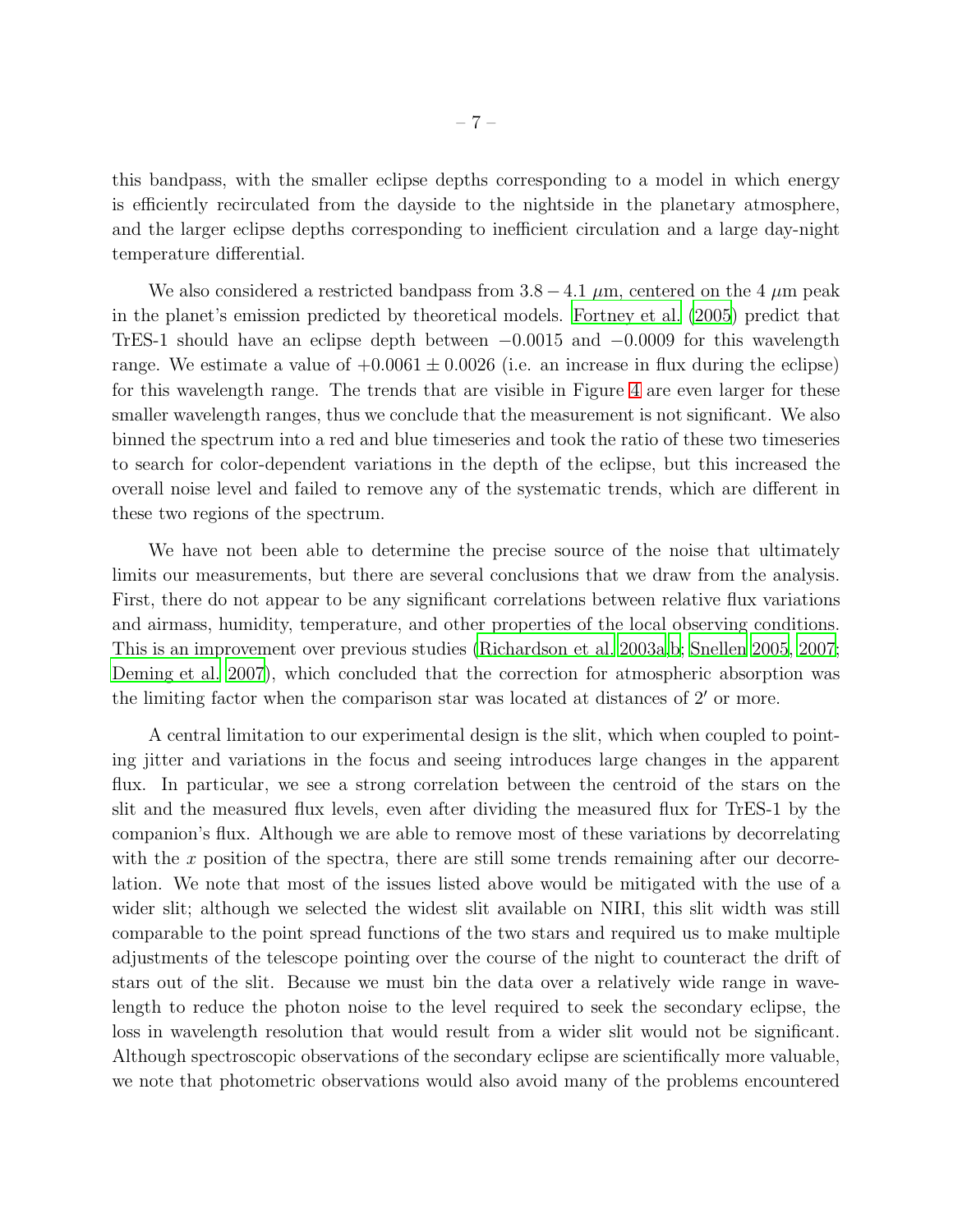here. Previous ground-based attempts to detect the secondary eclipse of HD 209458 were limited by the lack of nearby bright stars in the field of view; it is entirely possible that these observations could be successful if they were repeated with targets such as TrES-1, which have such nearby companions.

#### 4. Conclusions

We estimate a depth of  $-0.0010 \pm 0.0015$  for the eclipse from  $2.9-4.3 \mu$ m, which is consistent with zero. Despite employing a method designed to remove time-dependent variations in atmospheric absorption and seeing, we were unable to reduce the noise to the level required to address theoretical models of the planetary emission at these wavelengths. The noise in our data is significantly higher than that predicted from Poisson and detector read noise. This may be related to the interplay between seeing and slit losses, although we were unable to verify this directly. Based on our experience with these data, it is possible to accurately correct for time-dependent variations in atmospheric absorption for stars with nearby (less than 1′ ) bright companions, and remaining issues with slit losses may be addressed with either a wider slit or purely photometric (as opposed to spectroscopic) observations. Although our proposed modifications would reduce our ability to resolve features in the emission spectra of these planets, such compromises may be necessary in order to achieve a successful detection of a secondary eclipse from the ground. This will become increasingly important in the next several years, as *Spitzer* is predicted to run out of cryogen in early 2009. Additionally, ground-based transit surveys [\(Alonso et al. 2004;](#page-8-4) [McCullough et al. 2006;](#page-8-16) [O'Donovan et al.](#page-8-17) [2006;](#page-8-17) [Collier Cameron et al. 2007;](#page-8-18) [Bakos et al. 2007\)](#page-8-19) are expected to double the number of known transiting planet systems by the end of 2007. These surveys tend to target bright stars in relatively crowded fields, and it is likely that many of these newly discovered systems will have bright nearby comparison stars that make them suitable for the kinds of observations we have described above.

This work is based on observations obtained as part of program GN-2006A-Q-3 at the Gemini Observatory, which is operated by the Association of Universities for Research in Astronomy, Inc., under a cooperative agreement with the NSF on behalf of the Gemini partnership: the National Science Foundation (United States), the Particle Physics and Astronomy Research Council (United Kingdom), the National Research Council (Canada), CONICYT (Chile), the Australian Research Council (Australia), CNPq (Brazil) and CON-ICET (Argentina). We are grateful to Chad Trujillo and the entire Gemini team for their assistance throughout this process. HAK was supported by a National Science Foundation Graduate Research Fellowship. LJR was supported by a NASA Postdoctoral Fellowship at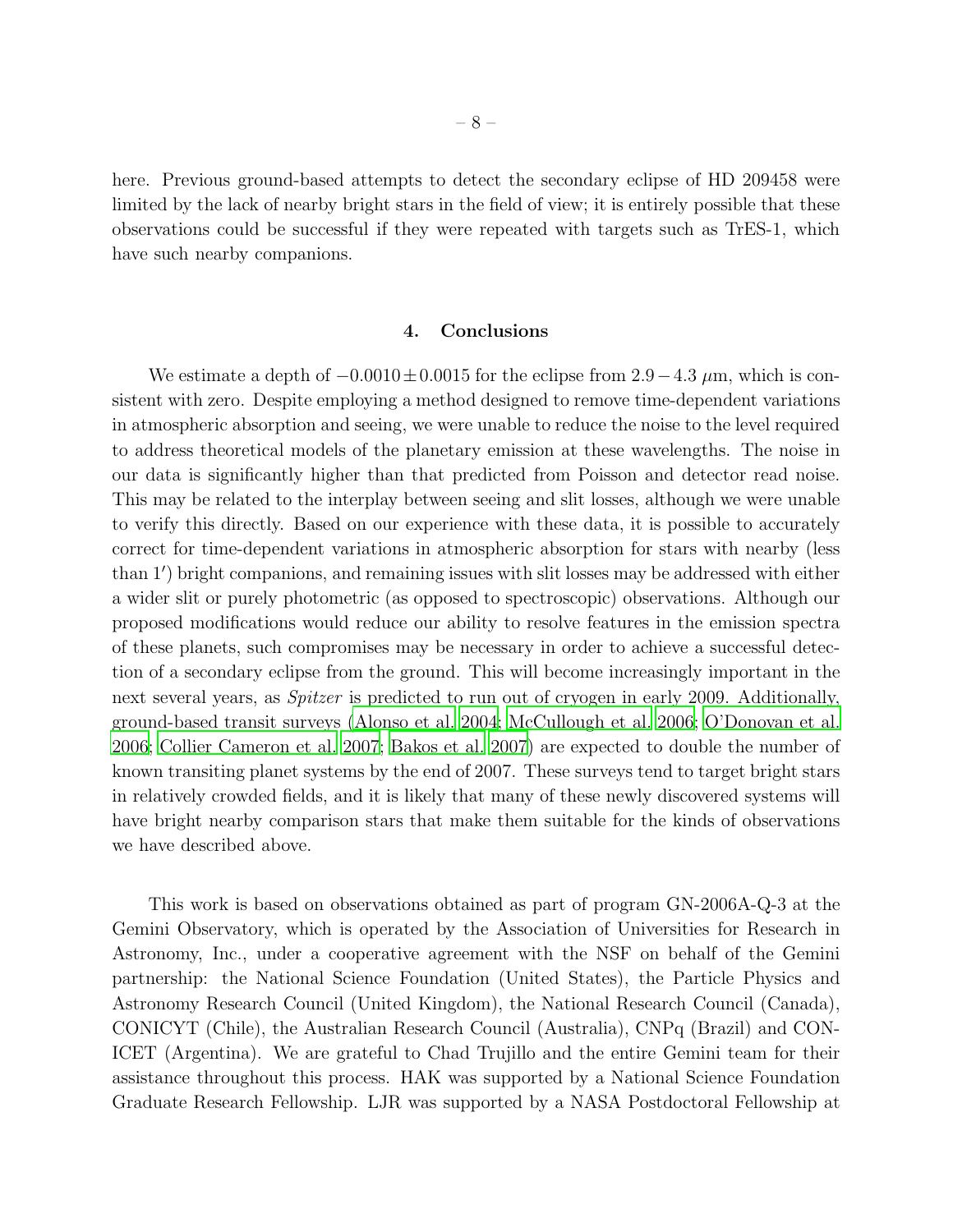NASA Goddard.

# REFERENCES

- <span id="page-8-4"></span>Alonso, R., et al. 2004, ApJ, 613, L153
- <span id="page-8-19"></span>Bakos, G. A. et al. 2007, ApJ, 656, 552 ´
- <span id="page-8-14"></span>Barman, T. S., Hauschildt, P. H., & Allard, F. 2005, ApJ, 632, 1132
- <span id="page-8-15"></span>Burrows, A., Sudarsky, D., & Hubeny, I. ApJ, 650, 1140
- <span id="page-8-2"></span>Charbonneau, D., et al. 2005, ApJ, 626, 523
- <span id="page-8-18"></span>Collier Cameron, A. et al. 2007, MNRAS, 375, 951
- <span id="page-8-11"></span>Cushing, M., Vacca, W., & Rayner, J. 2004, PASP, 116, 362
- <span id="page-8-0"></span>Deming, D., Seager, S., & Richardson, L. J. 2005, Nature, 434, 740
- <span id="page-8-1"></span>Deming, D., Harrington, J., Seager, S., & Richardson, L. J. ApJ, 644, 560
- <span id="page-8-8"></span>Deming, D., Richardson, L. J., & Harrington, J. 2007, MNRAS, in press
- <span id="page-8-13"></span>Fortney, J. J., Marley, M. S., Lodders, K., Saumon, D., & Freedman, R. 2005, ApJ, 627, L69
- <span id="page-8-3"></span>Grillmair, C. J. et al. 2007, ApJ, 658, L115
- <span id="page-8-9"></span>Hodapp, K. W. et al. 2003, PASP, 115, 1388
- <span id="page-8-10"></span>Horne, K. 1986, PASP, 98, 609
- <span id="page-8-5"></span>Laughlin, G. et al. 2005, ApJ, 621, 1072
- <span id="page-8-16"></span>McCullough, P. R., et al. 2006, ApJ, 648, 1228
- <span id="page-8-17"></span>O'Donovan, F. T. et al. 2006, ApJ, 651, L61
- <span id="page-8-12"></span>Rauscher, E., Menou, K. Cho, J. Y.-K., Seager, S., & Hansen, B. 2006, ApJ, submitted, [astro-ph/0612413](http://arxiv.org/abs/astro-ph/0612413)
- <span id="page-8-6"></span>Richardson, L. J., Deming, D., Wiedemann, G., Goukenleuque, C., Steyert, D., Harrington, J., Esposito, L. W. 2003, ApJ, 584, 1053
- <span id="page-8-7"></span>Richardson, L. J., Deming, D., & Seager, S. 2003, ApJ, 597, 581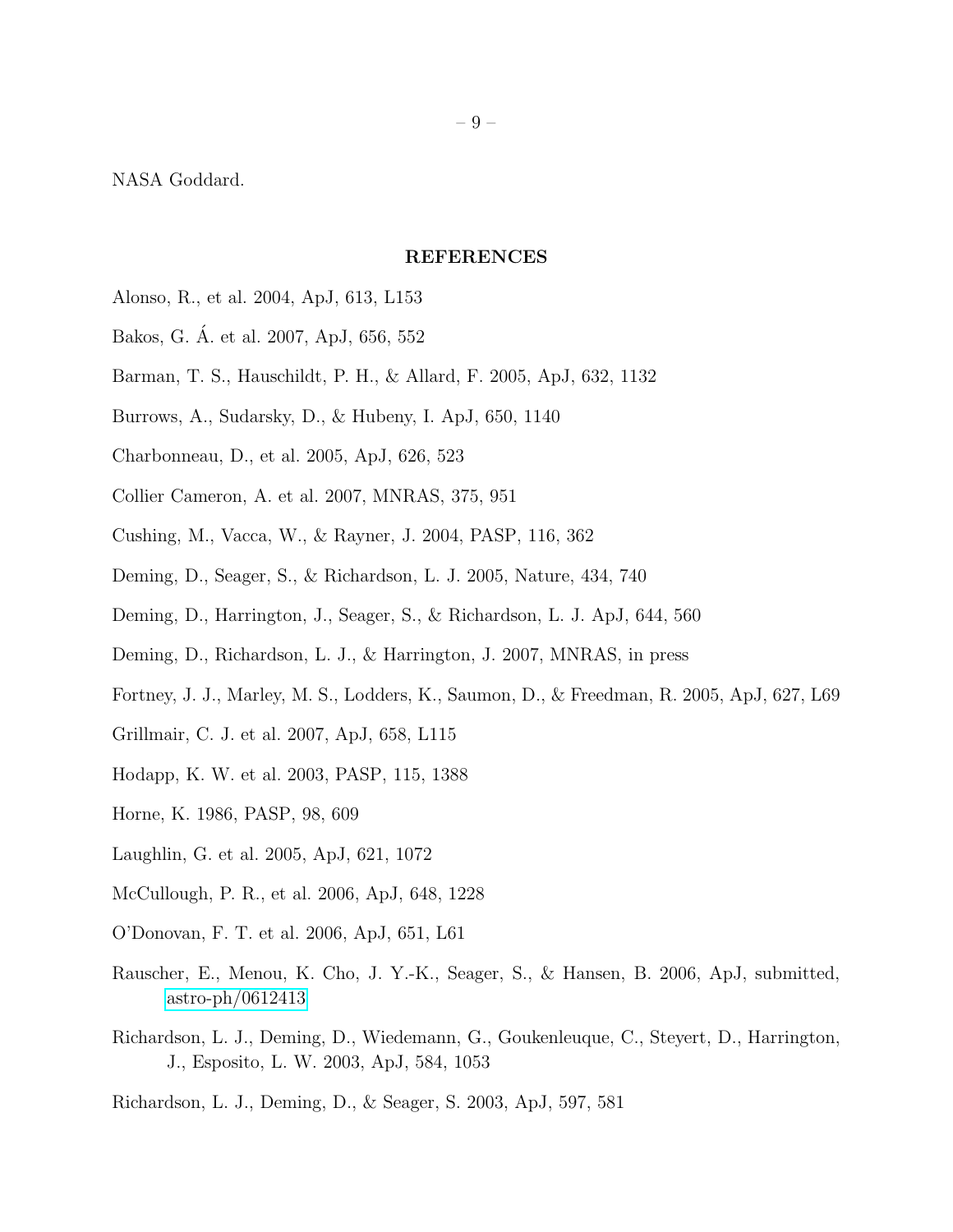- <span id="page-9-0"></span>Richardson, L. J., Deming, D., Horning, K., Seager, S., & Harrington, J. 2007, Nature, 445, 892
- <span id="page-9-7"></span>Seager, S. et al. 2005, ApJ, 632, 1122
- <span id="page-9-4"></span>Snellen, I. 2005, MNRAS, 363, 211
- <span id="page-9-5"></span>Snellen, I. & Covino, E. 2007, MNRAS, 375, 307
- <span id="page-9-2"></span>Sozzetti, A. et al. 2004, ApJ, 616, L167
- <span id="page-9-1"></span>Swain, M. R., Bouwman, J., Akeson, R., Lawler, S., Beichman, C. 2007, ApJ, submitted, [astro-ph/0702593](http://arxiv.org/abs/astro-ph/0702593)
- <span id="page-9-6"></span>Vacca, W., Cushing, M., & Rayner, T. 2004, PASP, 116, 352
- <span id="page-9-3"></span>Winn, J. J., Holman, M. J., & Roussanova, A. 2007, ApJ, 657, 1098

This preprint was prepared with the AAS  $\rm \emph{L4}$  macros v5.2.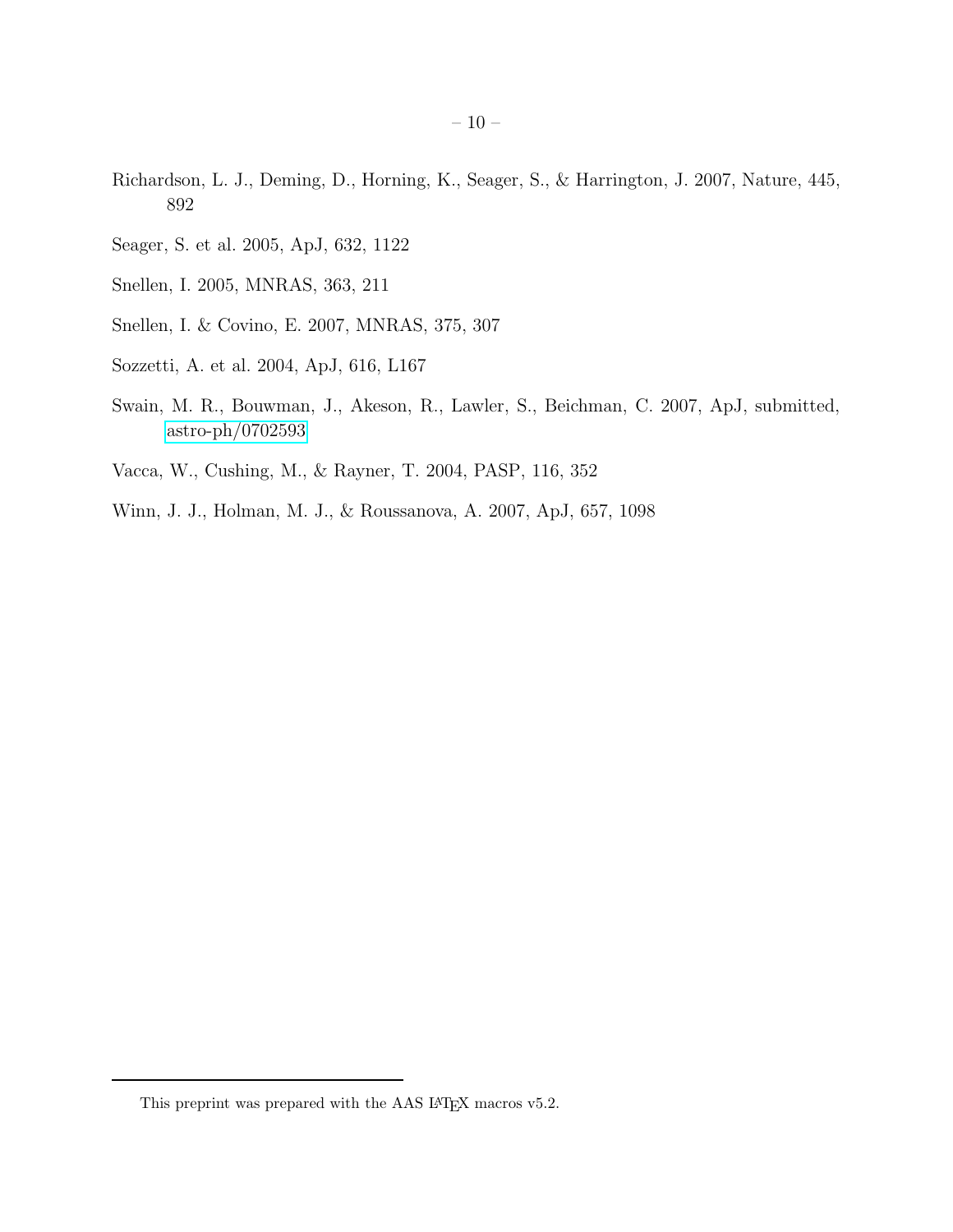Table 1. Estimates of the eclipse depth  $(2.9 - 4.3 \ \mu m)$ 

<span id="page-10-0"></span>

| Date            | Depth at Position A  | Depth at Position B  |
|-----------------|----------------------|----------------------|
| UT 2006 May 11  | $-0.0026 \pm 0.0033$ | $-0.0063 \pm 0.0040$ |
| UT 2006 July 26 | $-0.0015 \pm 0.0024$ | $+0.0045 \pm 0.0031$ |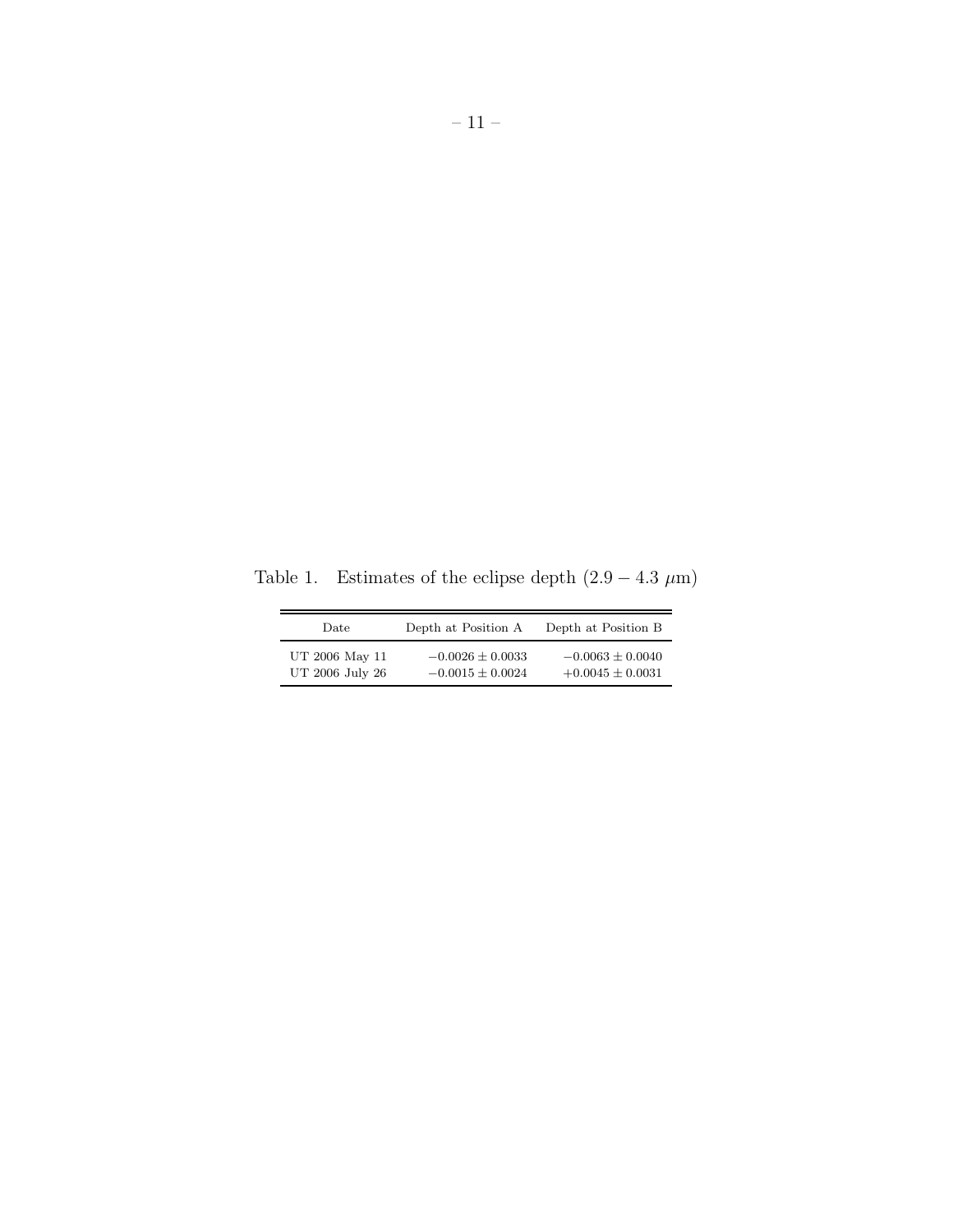

<span id="page-11-0"></span>Fig. 1.— These are the averaged spectra for TrES-1 (bottom) and the companion star (top) from UT 2006 July 26. The dominant spectral features are from telluric absorption.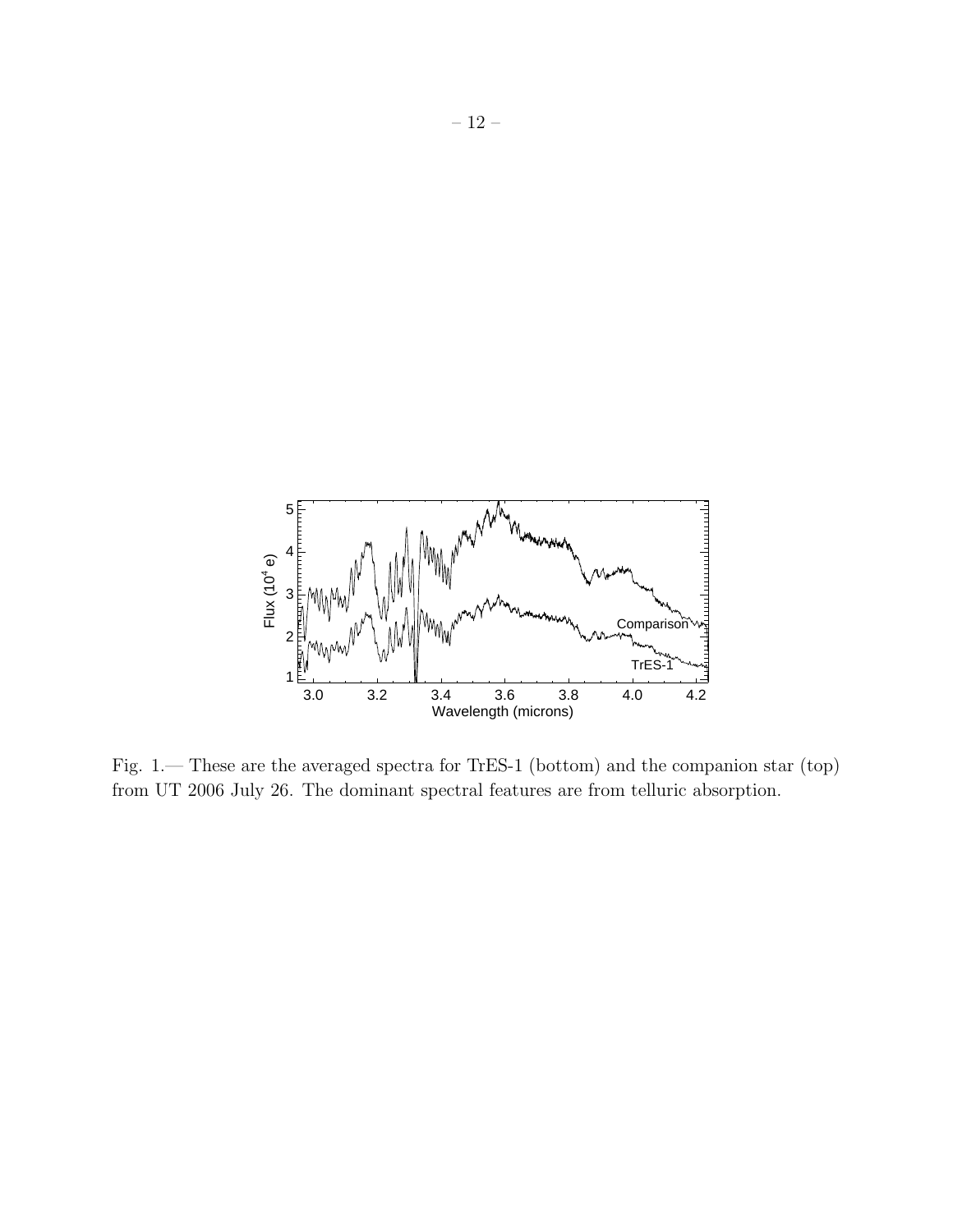

<span id="page-12-0"></span>Fig. 2.— The panels on the left show the relative flux values as a function of time for the UT 2006 May 11 eclipse, for nod positions A (top) and B (bottom), and the panels on the right show the correlation between these values and shift in the  $x$  (dispersion) direction.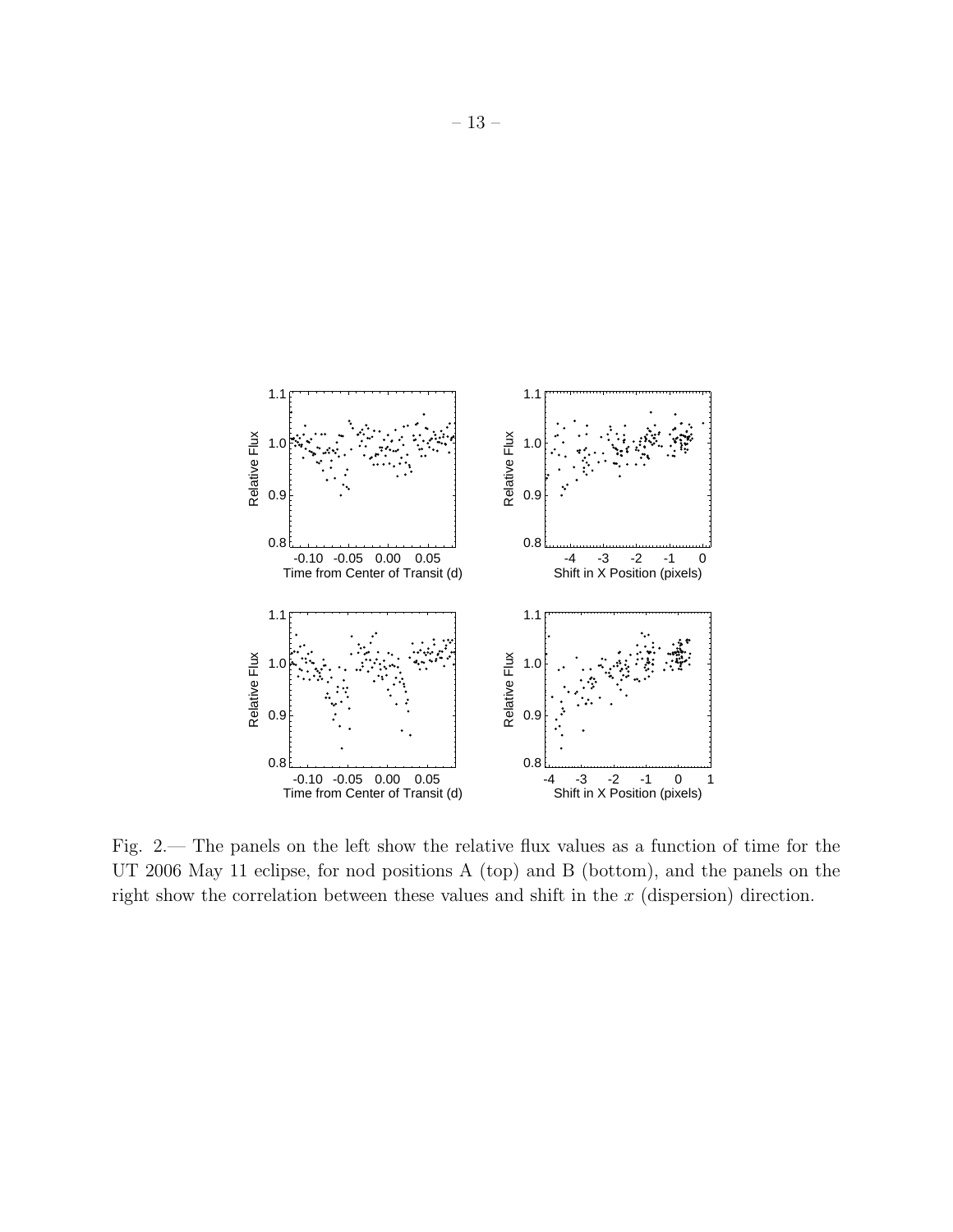

<span id="page-13-0"></span>Fig. 3.— The panels on the left show the relative flux values as a function of time for the UT 2006 July 26 eclipse, for nod positions A (top) and B (bottom), and the panels on the right show the correlation between these values and the shift in the  $x$  (dispersion) direction.